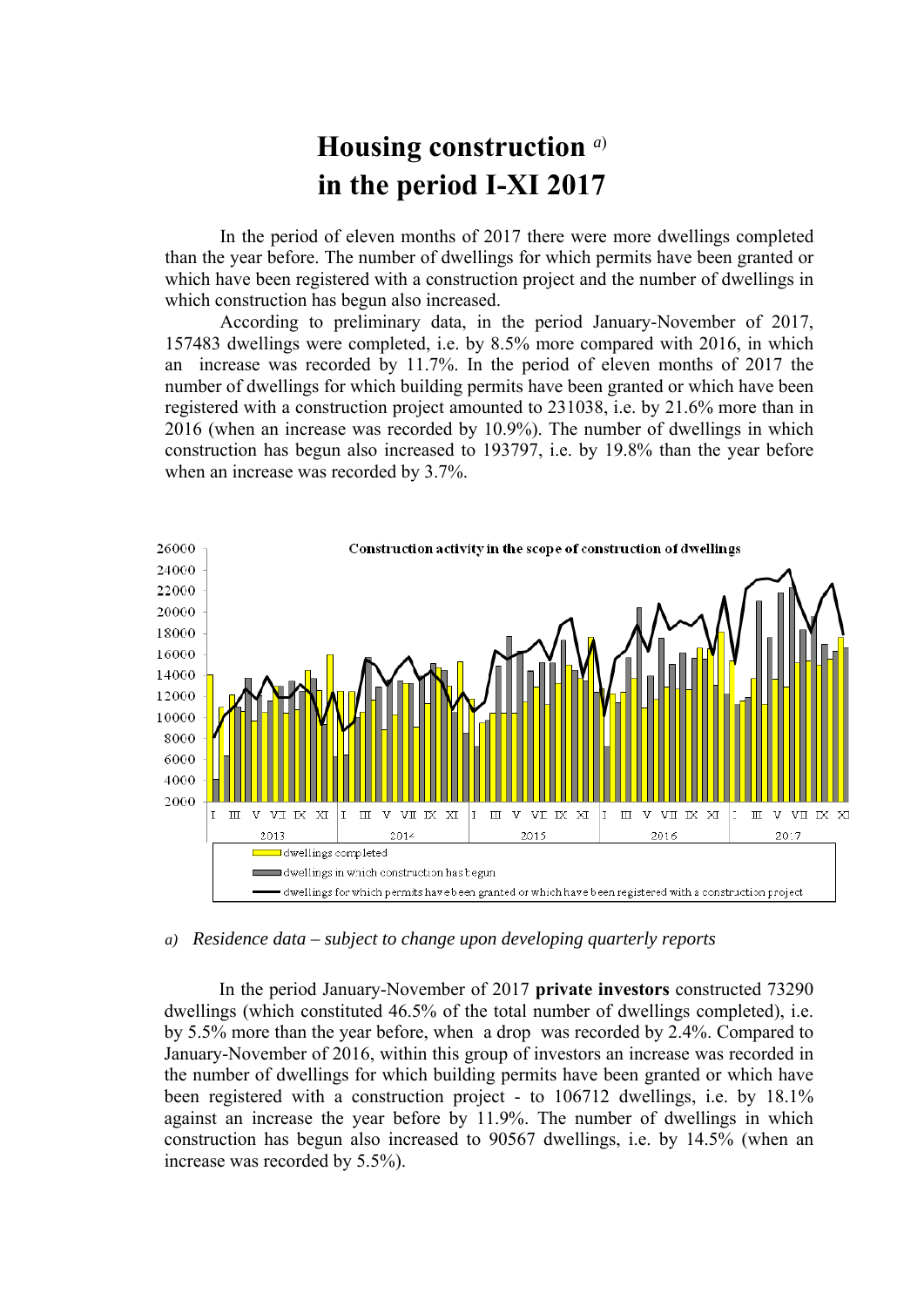**Developers**, in the period of eleven months of 2017, completed 79153 dwellings (which constituted 50.3% of the total number of dwellings completed), i.e. by 12.8% more than in 2016, when an increase was recorded by 28.9%. Investors who build for sale or rent received building permits for 118085 dwellings, i.e. by 25.6% more than the year before (when an increase was recorded by 7.7%). The number of dwellings in which construction has begun also increased to 97555 dwellings, i.e. by 24.9% (against a decrease by 0.2% the year before).

**Housing cooperatives** in the period of eleven months of 2017 completed less dwellings than the year before (1999 against 2428). The number of dwellings for which building permits have been granted also decreased to 1402 against 1523 dwellings the year before. The number of dwellings in which construction has begun increased to 2510 against 2054 dwellings the year before.

 **Other investors (**municipal, public building society and company construction) in the period of eleven months of 2017 completed 3041 dwellings against 3108 dwellings the year before, of which in municipal construction - 1529 dwellings were completed against 1565 dwellings last year, in public building society construction – 1394 dwellings (1268 the year before) and in company construction – 118 dwellings (275 dwellings the year before). The number of dwellings for which building permits have been granted increased to 4839 against 4124 dwellings the year before and the number of dwellings in which construction has begun increased to 3165 (against 2451).

In the period of eleven months of 2017, an increase in **the number of dwellings completed** was recorded in fourteen voivodships, including the most substantial one in Kujawsko-Pomorskie – by 25.3% (6900 dwellings), Pomorskie - by 21.4% (13996) and Wielkopolskie – by 17,8% (16507). A decrease in the number of dwellings completed was recorded in two voivodships: in Mazowieckie – by  $2.5\%$  $(32446$  dwellings) and Lubelskie – by 0.5% (to 6273 dwellings).

In the period of eleven months of 2017, an increase in the number of **dwellings for which permits have been granted or which have been registered with a construction project** was recorded in fourteen voivodships, of which the highest in Zachodniopomorskie - to 11719 dwellings (7559 the year before), Dolnośląskie – to 25883 dwellings (19484 the year before) and Małopolskie – to 22944 dwellings (17471 the year before) A decrease in the number of permits or registrations with a construction project was recorded in two voivodships: Opolskie – by 6.5% and Świętokrzyskie – by 5.4%. There were 47406 dwellings for which permits have been granted or which have been registered with a construction project in Mazowieckie voivodship i.e. by 25.2% more than the year before.

An increase in the number of **dwellings in which construction has begun** in January- November of 2017 was noticed in all voivodships, of which the highest in Wielkopolskie - to 25263 dwellings (16990 the year before), Pomorskie - to 18431 dwellings (13832 the year before) and Opolskie – to 2536 dwellings (1963 the year before). There were 39743 dwellings in which construction has begun (35441 the year before) in Mazowieckie voivodship.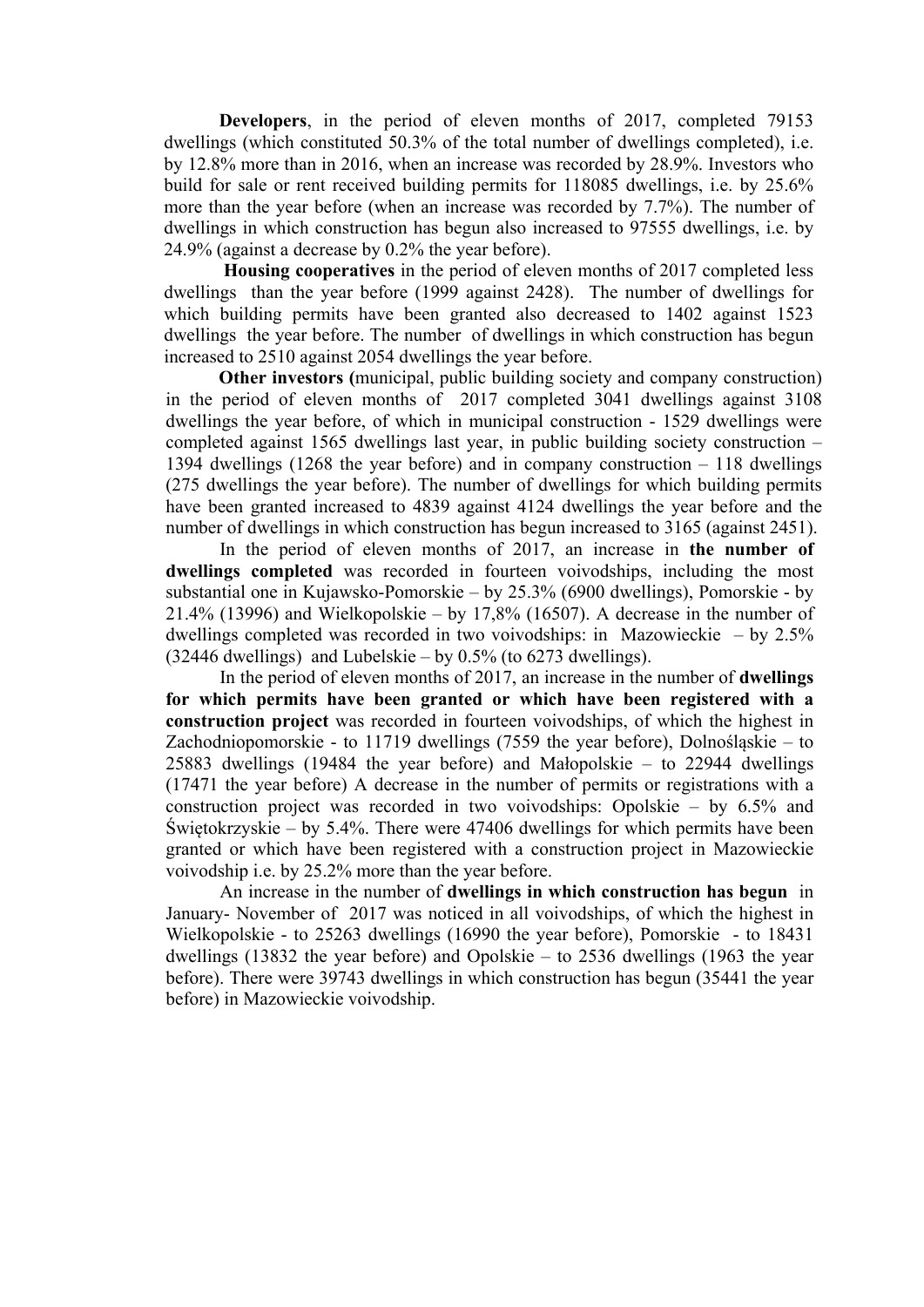|                                                                                                            | 2017   |                     |                       |          |                          |
|------------------------------------------------------------------------------------------------------------|--------|---------------------|-----------------------|----------|--------------------------|
| <b>Forms</b><br>of construction                                                                            | XI     |                     |                       | $I - XI$ |                          |
|                                                                                                            | number | XI<br>$2016 = 100$  | X<br>$2017 = 100$     | number   | $I - XI$<br>$2016 = 100$ |
| <b>Dwellings completed</b>                                                                                 |        |                     |                       |          |                          |
|                                                                                                            | 17585  | 106.1               | 113,1                 | 157483   | 108.5                    |
| Private                                                                                                    | 7136   | 99.3                | 104.4                 | 73290    | 105.5                    |
| For sale or rent                                                                                           | 9885   | 115.6               | 124.7                 | 79153    | 112.8                    |
| Cooperative                                                                                                | 127    | 46.0                | 38.0                  | 1999     | 82.3                     |
|                                                                                                            | 437    | 77.2                | 95.2                  | 3041     | 97.8                     |
| Dwellings in which construction has begun                                                                  |        |                     |                       |          |                          |
|                                                                                                            | 16672  | 127.5               | 102.4                 | 193797   | 119.8                    |
|                                                                                                            | 5747   | 102.5               | 71.0                  | 90567    | 114.5                    |
| For sale or rent                                                                                           | 10244  | 143.9               | 132.1                 | 97555    | 124.9                    |
| Cooperative                                                                                                | 196    | 128.9               | nearly<br>2-fold      | 2510     | 122.2                    |
|                                                                                                            | 485    | more than<br>2-fold | 151.6                 | 3165     | 129.1                    |
| Dwellings for which permits have been granted or which have been registered with a<br>construction project |        |                     |                       |          |                          |
|                                                                                                            | 17820  | 111.6               | 78.5                  | 231038   | 121.6                    |
| Private                                                                                                    | 8746   | 111.6               | 81.1                  | 106712   | 118.1                    |
| For sale or rent                                                                                           | 8370   | 107.3               | 72.8                  | 118085   | 125.6                    |
| Cooperative.                                                                                               | 186    | 103.9               | nearly<br>$200$ -fold | 1402     | 92.1                     |
|                                                                                                            | 518    | more than<br>3-fold | 127.3                 | 4839     | 117.3                    |

*b) company, municipal, public building society.*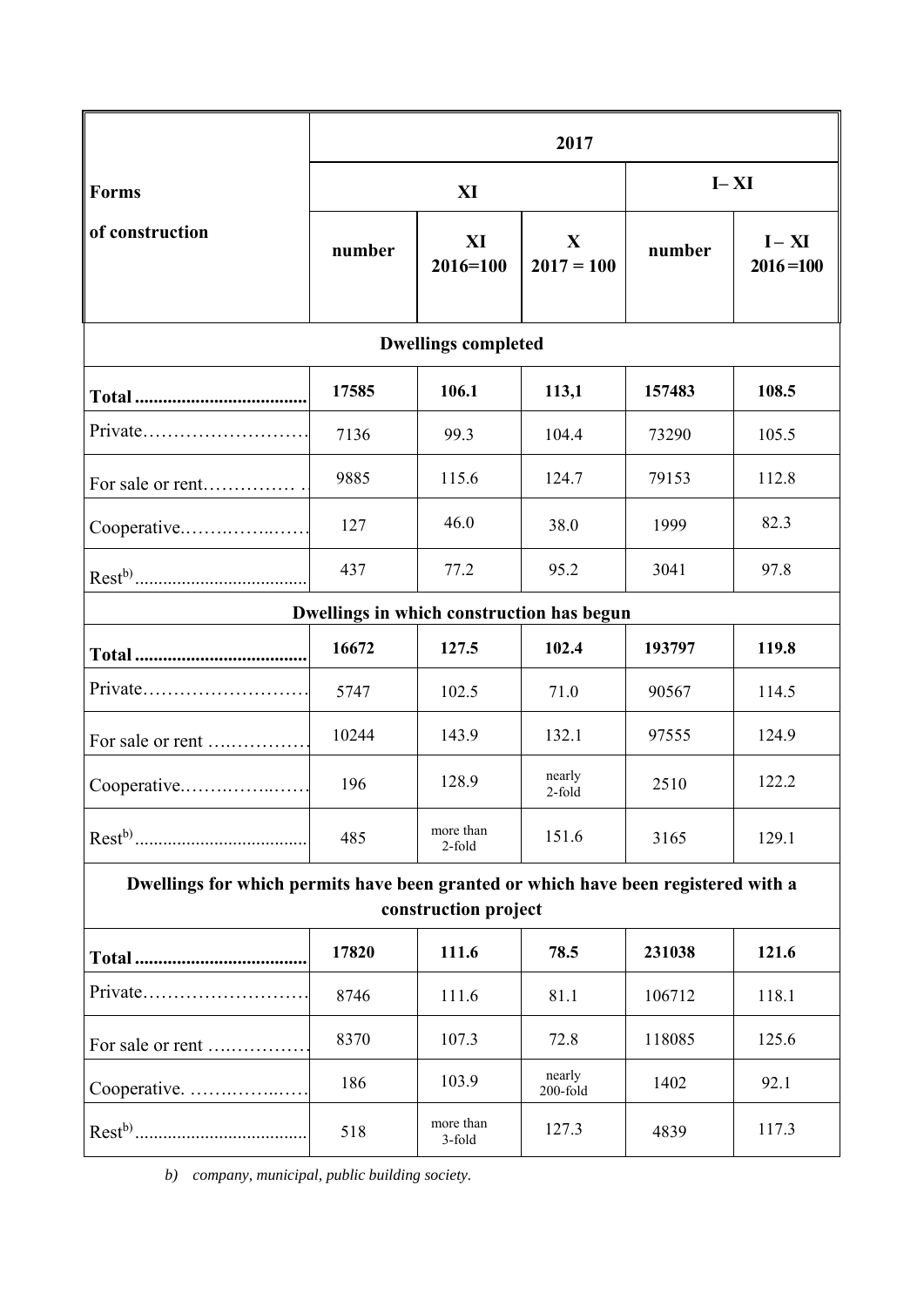